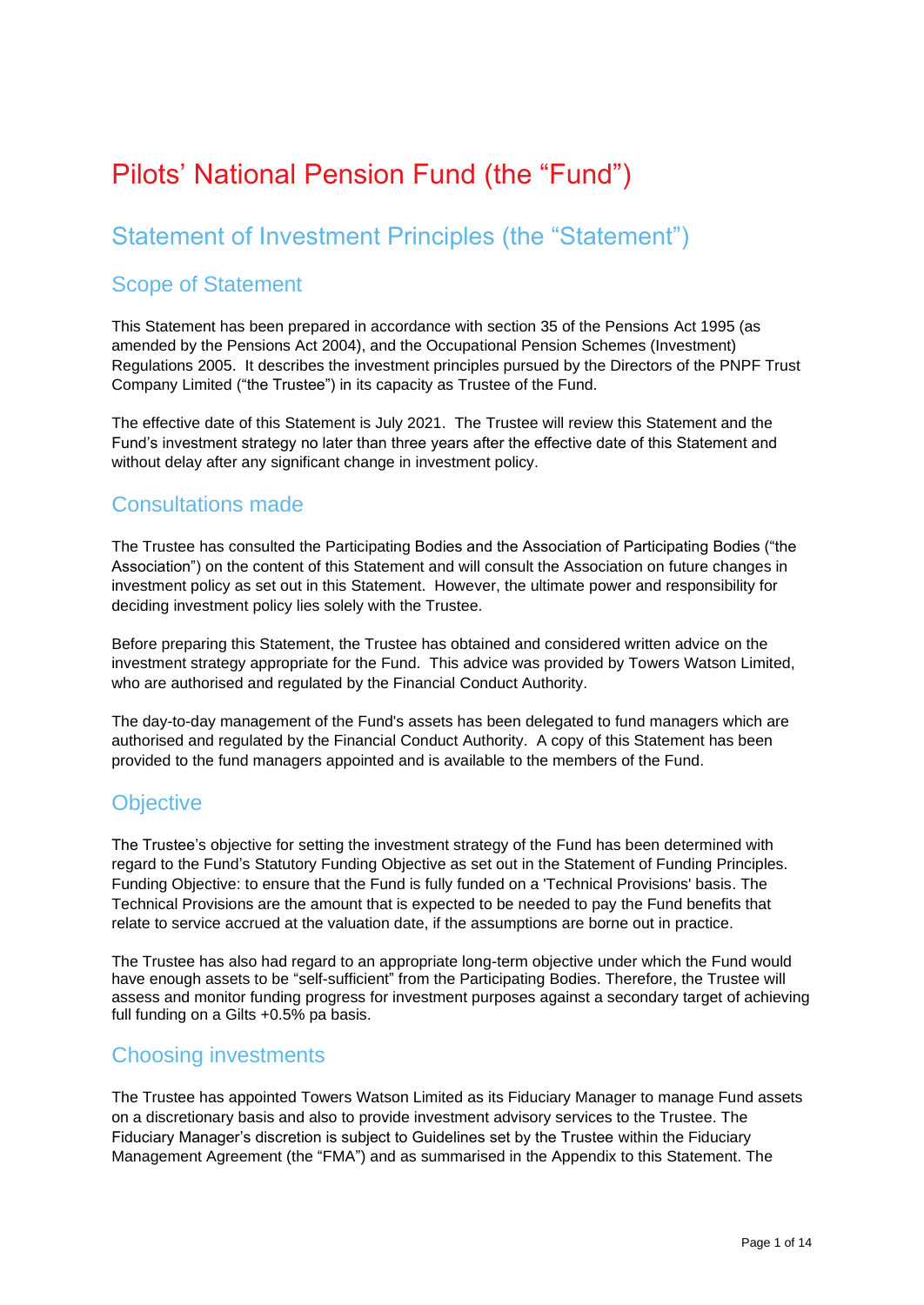Fiduciary Manager is required to act in accordance with the FMA, including the Guidelines and any investment restrictions set out therein, and in doing so is expected to give effect so far as reasonably practicable to the principles contained in this Statement. This ensures appropriate incentivisation and alignment of decision-making with the Trustee's overall objectives, strategy and policies.

The types of investments held by the Fiduciary Manager and the balance between them will be determined from time-to-time at the discretion of the Fiduciary Manager, with the objective of maximising the probability of achieving the Fund's investment objective set by the Trustee. The Fiduciary Manager's Guidelines are deemed appropriate given the liability profile of the Fund, its cashflow requirements, the funding level of the Fund and the Trustee's objective.

When considering the Fiduciary Manager's Guidelines, the Trustee gives due consideration to the stability of the assets as well as the need to generate an appropriate return with a view to ensuring the assets are invested in the best interests of the members and beneficiaries. The Trustee must exercise its powers of investment, and any fund manager to whom any discretion has been delegated (such as the Fiduciary Manager), must exercise the discretion in a manner calculated to ensure the security, quality, liquidity and profitability of the portfolio as a whole. In order to avoid an undue concentration of risk, a spread of assets is held, with the Fiduciary Manager's Guidelines including asset allocation constraints. The diversification is both within and across the major asset classes.

Assets held to cover the Fund's liabilities are invested in a manner appropriate to the nature and duration of the expected future retirement benefits payable under the Fund and the benchmark against which the Fiduciary Manager invests the assets (the Liability Proxy) is set in line with the Fund's expected payments.

The assets of the Fund are invested predominantly on regulated markets (with investments not on regulated markets being kept to a prudent level) and properly diversified to avoid excessive reliance on any particular asset, issuer or group of undertakings so as to avoid accumulations of risk in the portfolio as a whole.

Direct investment in derivatives is only made in so far as they contribute to the reduction of investment risks or facilitate efficient portfolio management and are managed so as to avoid excessive risk exposure to a single counterparty or other derivative operations. When making investments in pooled funds the Fiduciary Manager undertakes a detailed review of the investment manager from both an investment and operational due diligence perspective (which includes considering operational and risk management aspects).

The Trustee does not borrow, or permit the Fiduciary Manager (or any other fund manager to whom any discretion has been delegated) to borrow money except to the extent this relates to short-term overdrafts, such as may arise with an investment in a security or pooled investment fund that is being sold to raise cash to facilitate investment in other securities or pooled investment funds.

## The balance between different kinds of investments

The Trustee recognises that the key source of financial risk (in relation to meeting their objective) arises from asset allocation.

The Trustee therefore retains responsibility for determining appropriate Guidelines for the Fiduciary Manager in respect of the asset allocation, and takes expert advice as required from its professional advisors.

The Trustee reviews its investment strategy following each formal actuarial valuation of the Fund (or more frequently should the circumstances of the Fund change in a material way). The Trustee takes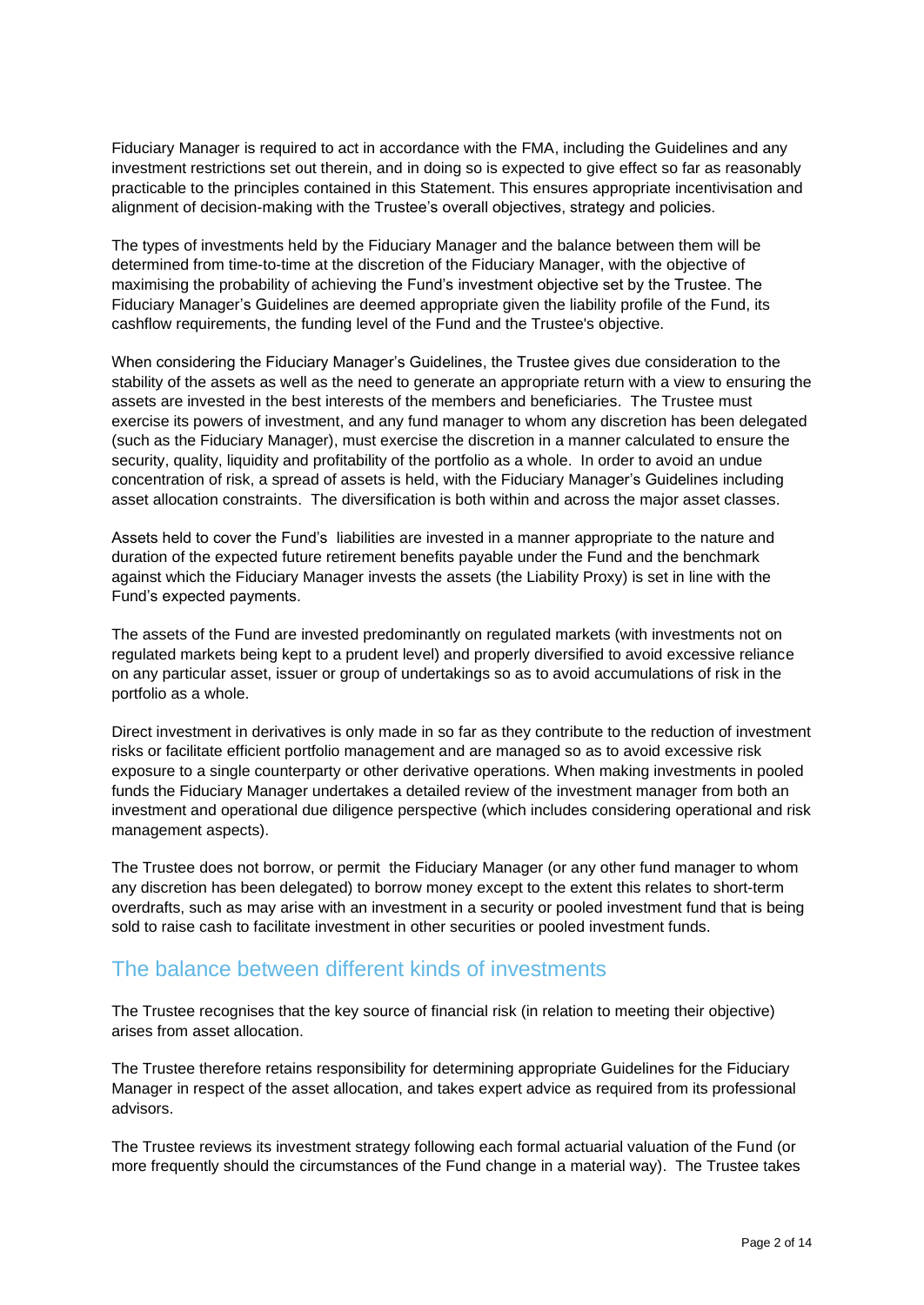written advice from its professional advisors regarding an appropriate investment strategy for the Fund.

The Trustee has recently reviewed the Fund's investment strategy, in conjunction with and following the 31 December 2019 Actuarial Valuation. As part of the Actuarial Valuation the Trustee agreed to adopt an approach to setting the Technical Provisions which more explicitly incorporates UK government bond yields to calculate the value of the liabilities. This approach more closely aligns with the approach taken for investment purposes.

The conclusion of this strategy review was to adopt the return of the current portfolio (Gilts +2.2% pa) which was slightly higher than the target of the initial portfolio implemented by the Fiduciary Manger at outset (Gilts +2.0% pa) but in practice represented a lower capital allocation to growth assets due to changes in forward-looking asset return assumptions. This maintained consistency with the approach taken for the Actuarial Valuation, with the assets expected to deliver a return of at least 0.3% pa in excess of the prudent discount rate used for the Technical Provisions. As at 31 December 2019, this strategy was expected to achieve full funding on the Gilts +0.5% pa secondary investment target by 2032 together with the contributions agreed under the Recovery Plan. The Fiduciary Manager's objectives are directly related to the investment strategy.

When selecting the Fiduciary Manager and in consideration of an appropriate investment solution the Trustee considered a broad range of available asset classes, including consideration of so called "alternative" asset classes, for example, hedge funds and diversified growth funds. The resultant portfolio managed by the Fiduciary Manager seeks to make extensive use of the full investment opportunity set to maximise the chances of the Fund achieving its objectives, as well as protecting the Fund from changes in liability values as a result of changes in interest rates and inflation.

### Investment risk measurement and management

The key investment risks are recognised as arising from asset allocation. These are assessed triennially in conjunction with the actuarial valuation of the Fund, following which the Trustee takes advice on the continued appropriateness of the existing investment strategy and are managed (as appropriate) by the Fiduciary Manager on an ongoing basis. In addition, the Trustee is mindful of specific risks posed by holding assets. The Trustee and Fiduciary Manager have developed policies to mitigate risks including, but not limited to, the following:

**Credit risk** is the risk that one party to a financial instrument will cause a financial loss for the other party by failing to discharge an obligation. The Fund is subject to credit risk because the Fund has cash balances. This is mitigated by holding cash within financial institutions which are at least investment grade credit rated.

The Fund also invests in pooled investment vehicles and is therefore directly exposed to credit risk in relation to the instruments it holds in the pooled investment vehicles. This is mitigated by the underlying assets of the pooled arrangements being ring-fenced from the pooled manager, the regulatory environments in which the pooled managers operate and diversification of investments amongst a number of pooled arrangements.

The Fund is indirectly exposed to credit risks arising on the financial instruments held by the pooled investment vehicles. Indirect credit risk is mitigated by employing skilled investment managers the Fiduciary Manager believes are qualified to manage exposures to different types of counterparty, whether bond holdings or derivative investments.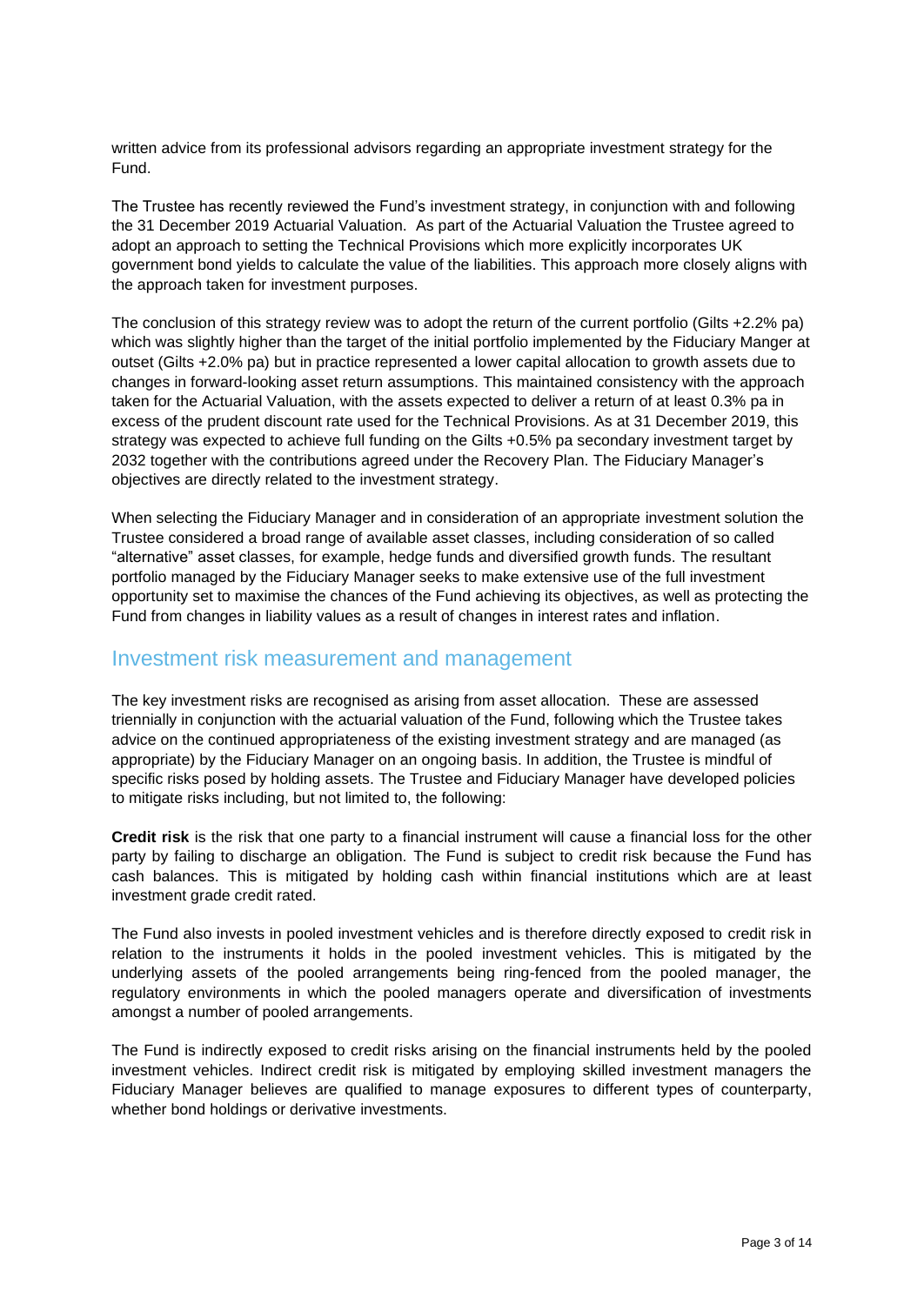**Currency risk** is the risk that the fair value of future cash flows of a financial asset will fluctuate because of changes in foreign exchange rates. The Fund is indirectly exposed to currency risk because some of the Fund's investments are held in overseas markets via pooled investment vehicles. This is mitigated by the Fiduciary Manager considering the level of currency exposure within the portfolio and managing this in the context of the Fund's overall risk exposure. The majority of the overseas currency exposure within the portfolio is removed through hedging within the pooled funds held.

**Interest rate risk** is the risk that the fair value of future cash flows of a financial asset will fluctuate because of changes in market interest rates. The Fund is subject to interest rate risk because some of the Fund's investments are held in bonds and interest rate swaps through pooled investment vehicles and cash. These investments are held as part of a liability matching strategy in order to mitigate risk to the funding level.

**Other price risk** is the risk that the fair value of future cash flows of a financial asset will fluctuate because of changes in market prices (other than those arising from interest rate risk or currency risk), whether those changes are caused by factors specific to the individual financial instrument or its issuer, or factors affecting all similar financial instruments traded in the market.

Other price risk arises principally in relation to the Fund's return seeking portfolio which includes equities, private equity, credit, real estate and hedge funds held in pooled vehicles. The Fiduciary Manager manages this exposure to overall price movements by constructing a diverse portfolio of investments across various markets.

The Trustee also maintains policies relating to risks not directly linked to the underlying assets as follows:

**Covenant risk**. Risks associated with changes in the employer covenants are monitored by the Trustee.

**Manager specific risk and engagement**. The Trustee has delegated investment manager selection, de-selection and the ongoing management of relationships with investment managers to the Fiduciary Manager within Guidelines set by the Trustee in the FMA. Investments will be made by the Fiduciary Manager on behalf of and in the name of the Trustee, either directly in pooled vehicles managed by investment managers or by the appointment of third-party investment managers to provide discretionary investment management services to the Trustee. The Trustee regularly considers and monitors the Fiduciary Manager's performance in carrying out these responsibilities as part of its ongoing oversight of the Fiduciary Manager. The Trustee expects the Fiduciary Manager to ensure that the Fund's investment portfolio, in aggregate, is consistent with the policies set out in this Statement, in particular those required under regulation 2(3)(b) of the Occupational Pension Schemes (Investment) Regulations (2005). The Trustee expects the Fiduciary Manager to:

• check that the investment objectives and guidelines of any pooled vehicle are consistent with the Trustee's policies contained in this Statement;

• set appropriate guidelines within the Investment Management Agreement for any segregated investments with a view to ensuring consistency with the Trustee's policies contained in this Statement.

In accordance with the Financial Services and Markets Act 2000, the selection of specific investments will be delegated to the Fiduciary Manager who may sub-delegate this responsibility to third party investment managers. The Fiduciary Manager and such investment managers will provide the skill and expertise necessary to manage the investments of the Fund competently.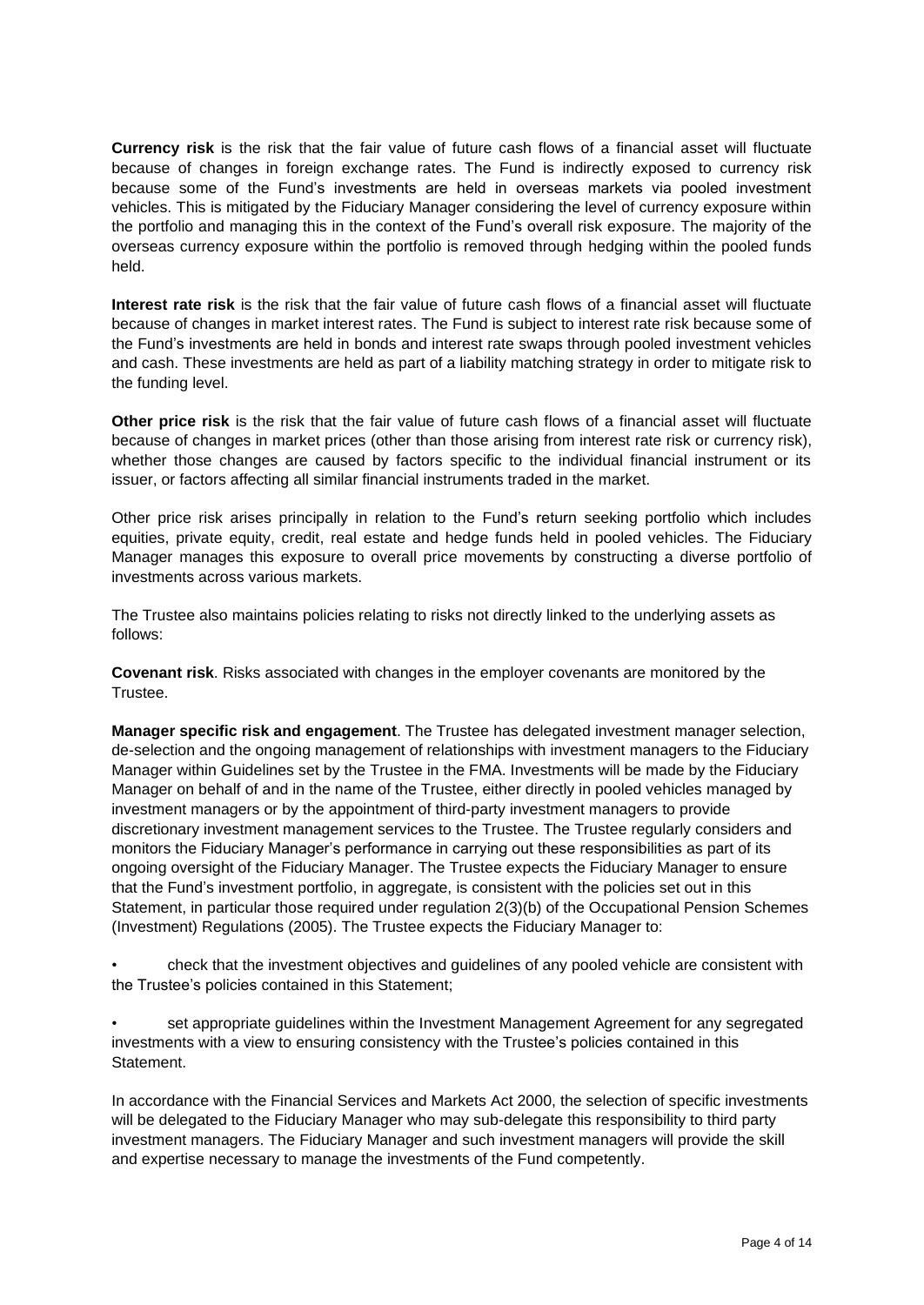The Trustee expects the Fiduciary Manager to appoint investment managers with an expectation of a long-term partnership with the Trustee, which encourages active ownership of the Fund's assets. When assessing an investment manager's performance, the Trustee expects the Fiduciary Manager to focus on longer-term outcomes, commensurate with the Trustee's position as a long-term investor. Consistent with this view, the Trustee does not expect that the Fiduciary Manager would terminate an investment manager's appointment based purely on short term performance but recognises that an investment manager may be terminated within a short timeframe due to other factors such as a significant change in their business structure or investment team. The Trustee adopts the same longterm focus as part of its ongoing oversight of the Fiduciary Manager.

For most of the Fund's investments, the Trustee expects the Fiduciary Manager to appoint third party managers with a medium to long time horizon, consistent with that of the Fund. In particular areas such as equity and credit, the Trustee expects the Fiduciary Manager to work with investment managers who will use their engagement activity to drive improved performance over medium to long term periods within the wider context of long-term sustainable investment. The Trustee notes that the Fiduciary Manager may invest in certain strategies where such engagement is not deemed appropriate or possible, due to the nature of the strategy and/or the investment time horizon underlying decision making. The Trustee expects that the appropriateness of the Fund's allocation to such mandates is determined in the context of the Fund's overall objectives.

The Trustee has delegated responsibility for the selection, retention and realisation of investments to the Fiduciary Manager and in turn to the Fund's investment managers. However, the Trustee and Fiduciary Manager recognise that an investment's long-term financial success is influenced by a range of financially material factors including environmental, social and governance (ESG) issues.

Consequently the Trustee (through the selection of the Fiduciary Manager with its associated approach to ESG, as set out below) seeks to be an active long-term investor. The Trustee's focus is explicitly on financially material factors.

The Fiduciary Manager has a dedicated Sustainable Investment resource and a network of subject matter experts. The consideration of ESG issues is fully embedded in the investment manager selection and portfolio management process, with oversight undertaken on an ongoing basis. The Trustee expects the Fiduciary Manager to assess the alignment of each investment manager's approach to sustainable investment (including engagement) with its own before making an investment on the Fund's behalf. The Trustee expects the Fiduciary Manager to engage with the Fund's appointed investment managers where the Fiduciary Manager considers this appropriate regarding their approach to stewardship with respect to relevant matters including capital structure of investee companies, actual and potential conflicts, other stakeholders and ESG impact of underlying holdings.

In addition, the Trustee expects the Fiduciary Manager to review the investment managers' approach to sustainable investment (including engagement) on a periodic basis and engage with the investment managers to encourage further alignment as appropriate. Where an investment manager's processes are deemed insufficient by the Fiduciary Manager and the investment manager does not take steps to improve their approach, the investment manager's position in the portfolio may be reviewed and/or a decision may be taken not to proceed with an investment.

The Fiduciary Manager considers a range of sustainable investment factors, such as, but not limited to, those arising from ESG considerations, including climate change, in the context of a broader risk management framework. The degree to which these factors are relevant to any given strategy is a function of time horizon, investment style, philosophy and particular exposures which the Fiduciary Manager takes into account in the assessment.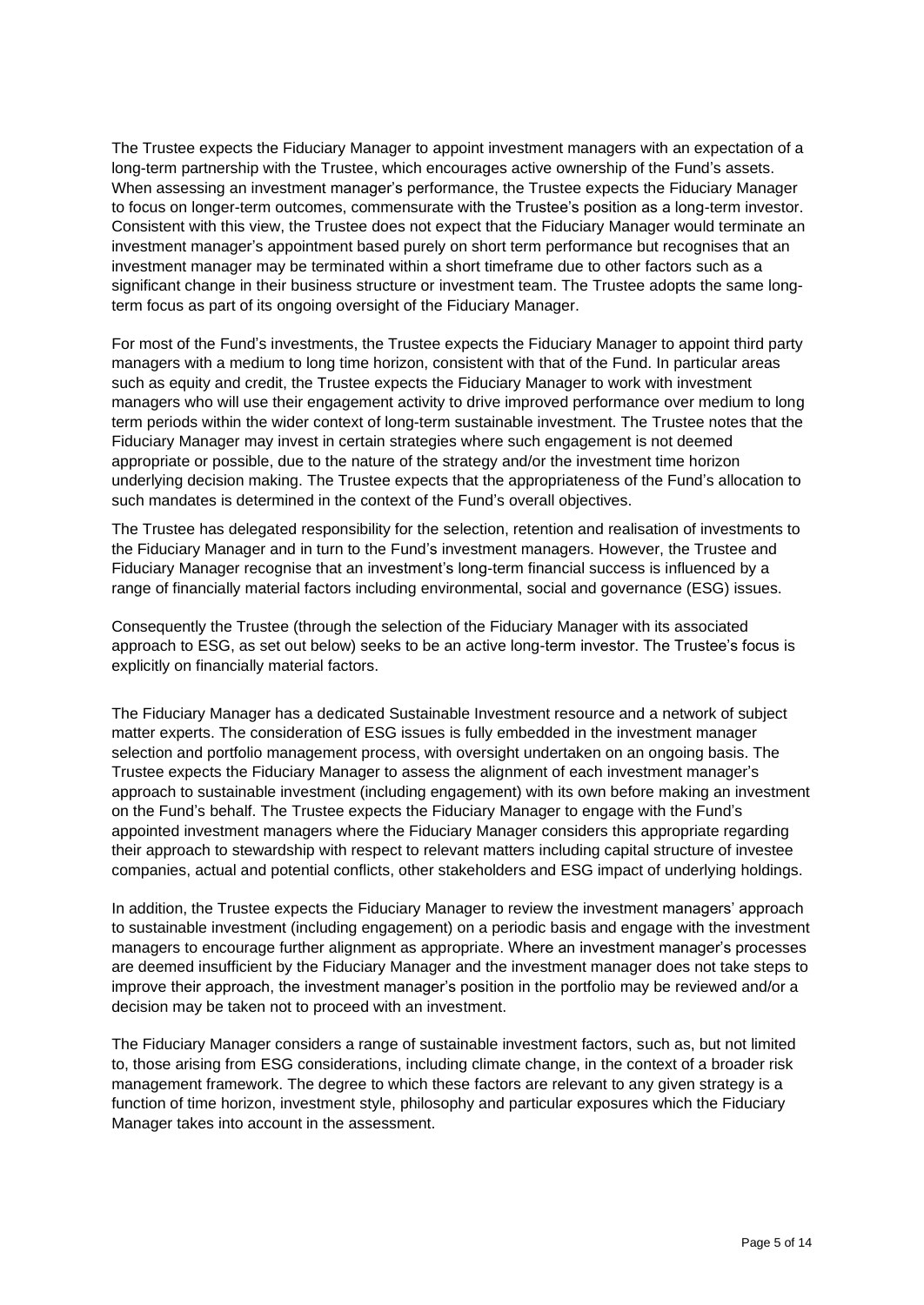## **Custody**

Investment in pooled funds gives the Trustee a right to the cash value of the units rather than to the underlying assets. The managers of the pooled funds are responsible for the appointment and monitoring of the custodian of the Fund's assets.

The Trustee has appointed State Street as its global custodian responsible for accounting, performance monitoring and to provide the structure through which the Fiduciary Manager operates. The Fiduciary Manager provides the Trustee with advice on the continued appointment of State Street.

The custodians are independent of the Participating Bodies.

### Expected returns on assets

Following the asset-liability exercise in 2021, the Trustee's requirements are for the investments to provide a return (net of fees) over the long-term of 1.7% in excess of the Fiduciary Manager's Liability Proxy benchmark (which is based on a Gilts +0.5% pa discount rate). This is equivalent to a return objective of Gilts +2.2% pa.

The Trustee and Fiduciary Manager are not involved in the investment managers' day-to-day method of operation and do not directly seek to influence attainment of their performance targets. The Fiduciary Manager will maintain processes to ensure that performance and risk are assessed on a regular basis against measurable objectives for each investment manager, consistent with the achievement of the Fund's objectives.

## Realisation of investments/liquidity

The Trustee recognises that there is a risk in holding assets that cannot be easily realised should the need arise. Therefore, the Fiduciary Manager will hold assets in cash and other money market instruments from time to time as may be deemed appropriate.

The Trustee's policy is that there will be sufficient investments in liquid or readily realisable assets to meet cash flow requirements in foreseeable circumstances so that the realisation of assets will not disrupt the Fund's overall investments, where possible.

The Trustee will monitor the liability profile of the Fund and will regularly review, in conjunction with the Fiduciary Manager and Scheme Actuary, the appropriateness of its investment strategy in this context.

## **Stewardship**

The Trustee has delegated responsibility for the selection, retention and realisation of investments to the Fiduciary Manager. The Fiduciary Manager encourages and expects the Fund's investment managers to sign up to local or other applicable Stewardship Codes, in keeping with good practice, subject to the extent of materiality for certain asset classes. The Fiduciary Manager itself is a signatory to the Principles for Responsible Investment (PRI) and the UK Stewardship Code and is actively involved in external collaborations and initiatives.

The Trustee's policy is to delegate responsibility for the exercising of rights (including voting rights) attaching to investments to the investment managers. The Fiduciary Manager has appointed Hermes EOS to undertake public policy engagement on its behalf as well as company-level engagement.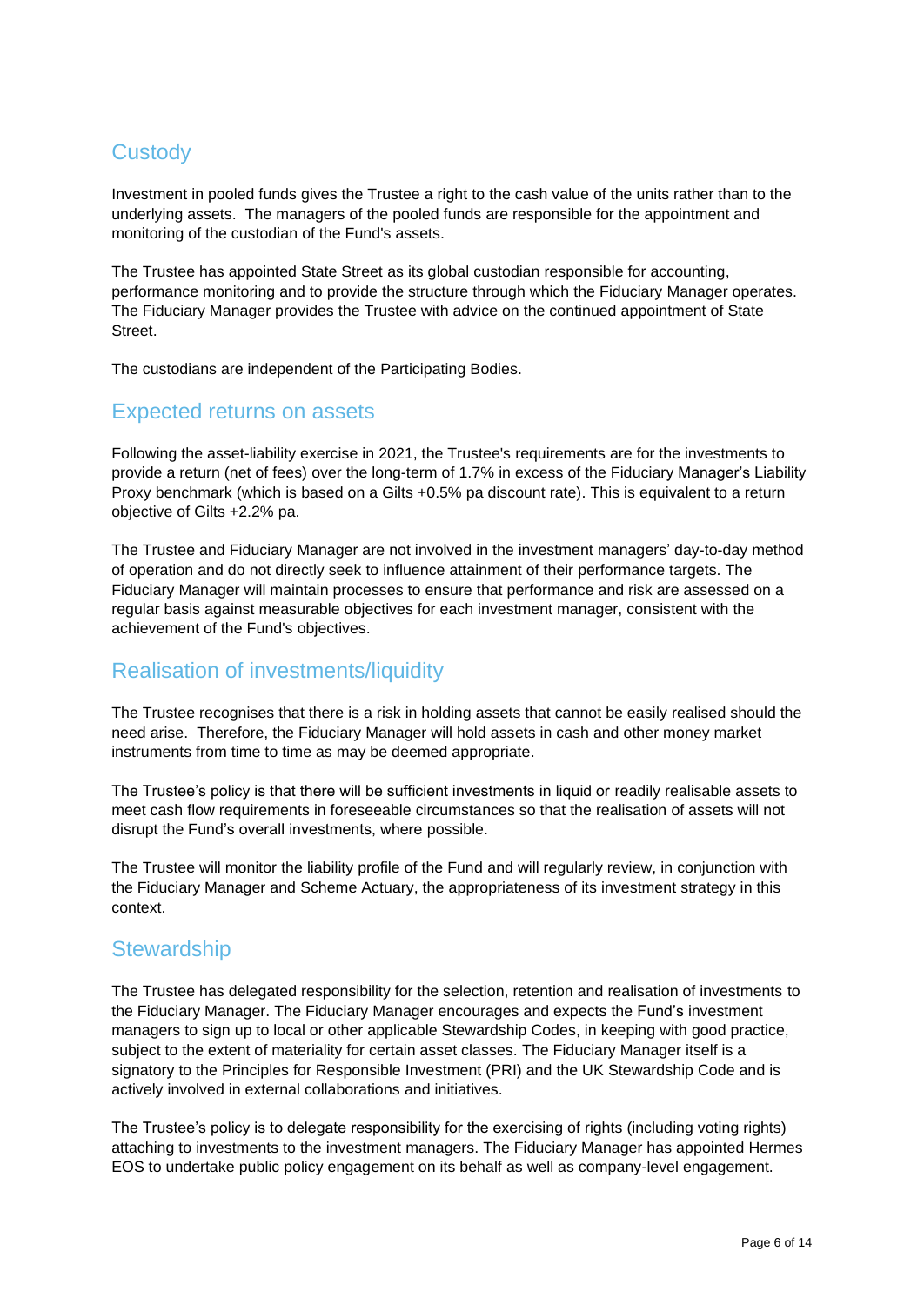## Members' Views and Non-Financial Factors

In setting and implementing the Fund's investment strategy the Trustee does not take into account the views of Fund members and beneficiaries in relation to ethical considerations, social and environmental impact, or present and future quality of life matters (defined as "non-financial factors"<sup>1</sup> ).

## Additional Voluntary Contributions ("AVCs") Arrangements

The Fund provides a closed facility for members to pay AVCs to enhance their benefits at retirement, i.e. it only receives monies from members who were contributing, or had monies already invested, when the arrangement was closed (referred to as legacy members). The Trustee maintains a range of funds for these legacy members to invest their AVC payments on a money-purchase basis. The Trustee's objective is to provide a range of funds which will provide a suitable long-term return for those members, consistent with members' reasonable expectations. The liabilities in respect of these AVCs are equal to the value of the investments bought by the contributions.

From time to time the Trustee reviews the choice of investments available to legacy members to ensure that they remain appropriate to the members' needs.

The full list of available investments can be found in Appendix 4.

<sup>1</sup> The Pension Protection Fund (Pensionable Service) and Occupational Pensions Schemes (Investment and Disclosure) (Amendment and Modification) Regulations 2018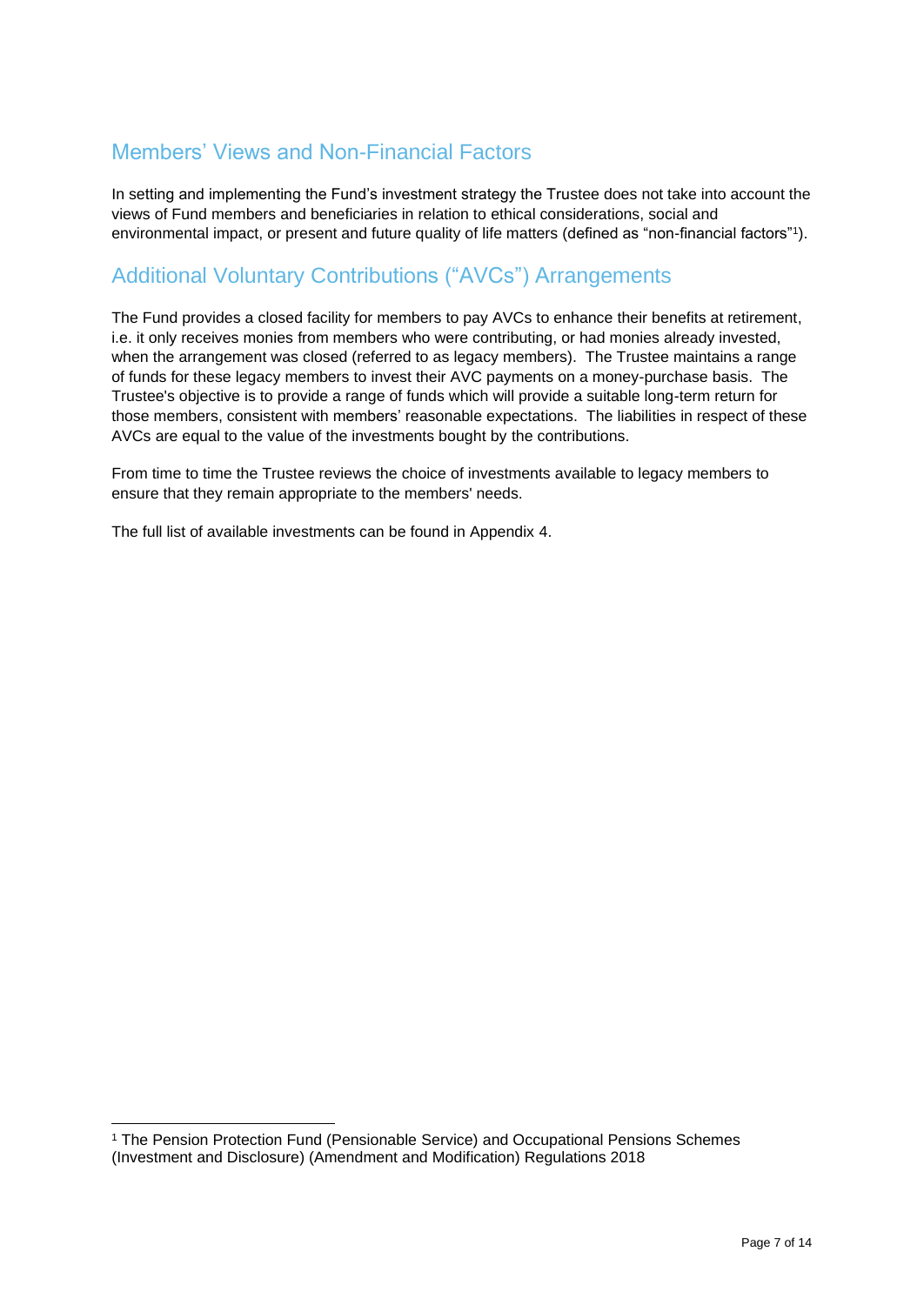# Pilots' National Pension Fund (the "Fund")

## Appendix to Statement of Investment Principles

This Appendix sets out the Trustee's current investment strategy and is supplementary to the Trustee's Statement of Investment Principles (the "Statement").

The Trustee's investment strategy has been established in order to maximise the likelihood of achieving the primary objective set out in the Statement. The details are laid out below.

### 1. Fiduciary Manager Guidelines

The Fiduciary Manager's portfolio is subject to Guidelines as agreed with the Trustee. The relevant extracts from these Guidelines are set out below.

#### **Objective**

The overall objective is to manage the Fund to its Journey Plan at an appropriate level of risk. Initially the Fund is set based on an Expected Return (net of investment management and fiduciary fee) of Liability Proxy Return + 1.7% per annum based on strategy analysis carried out as part of the Additional Advisory Services. (*Liability Proxy Return is based on the return a portfolio of UK government bonds with similar interest rate and inflation sensitivity to the Fund's liabilities plus 0.5% pa).*

#### **Risk constraint**

Ex-ante tracking error of the Fund relative to the expected Liability Proxy Return will be reported quarterly and maintained below 7.5% pa, or below such other constraint as may be agreed from time to time between the Trustee and the Manager in writing. Ex-ante tracking error is defined as the expected annual standard deviation of relative returns calculated as the difference between the return on the Fund and the Liability Proxy Return.

#### **Permitted financial instruments**

The following list sets out the financial instruments that may be held within the Fund by the Fiduciary Manager or any Third Party Portfolio Manager. No other type of investment shall be permitted without the prior written consent of the Trustee.

- Fixed or floating rate securities, equities, direct real estate and cash and cash equivalents. Cash equivalents are defined as fixed income securities with outstanding expected maturities of less than 1 year.
- Over the counter (OTC) derivatives including interest rate swaps, inflation swaps, currency derivatives (including forwards, futures and swaps), swaptions, credit default swaps (index, single names and tranches), property swaps, spread lock swap, total return swaps, repurchase agreements, forwards, futures, equity options.
- Exchange traded derivatives including futures on fixed income, equities and commodities.
- Collective investment schemes (being any arrangement for assets to be held on a pooled basis on behalf of any number of investors, including regulated and unregulated schemes, ETF's and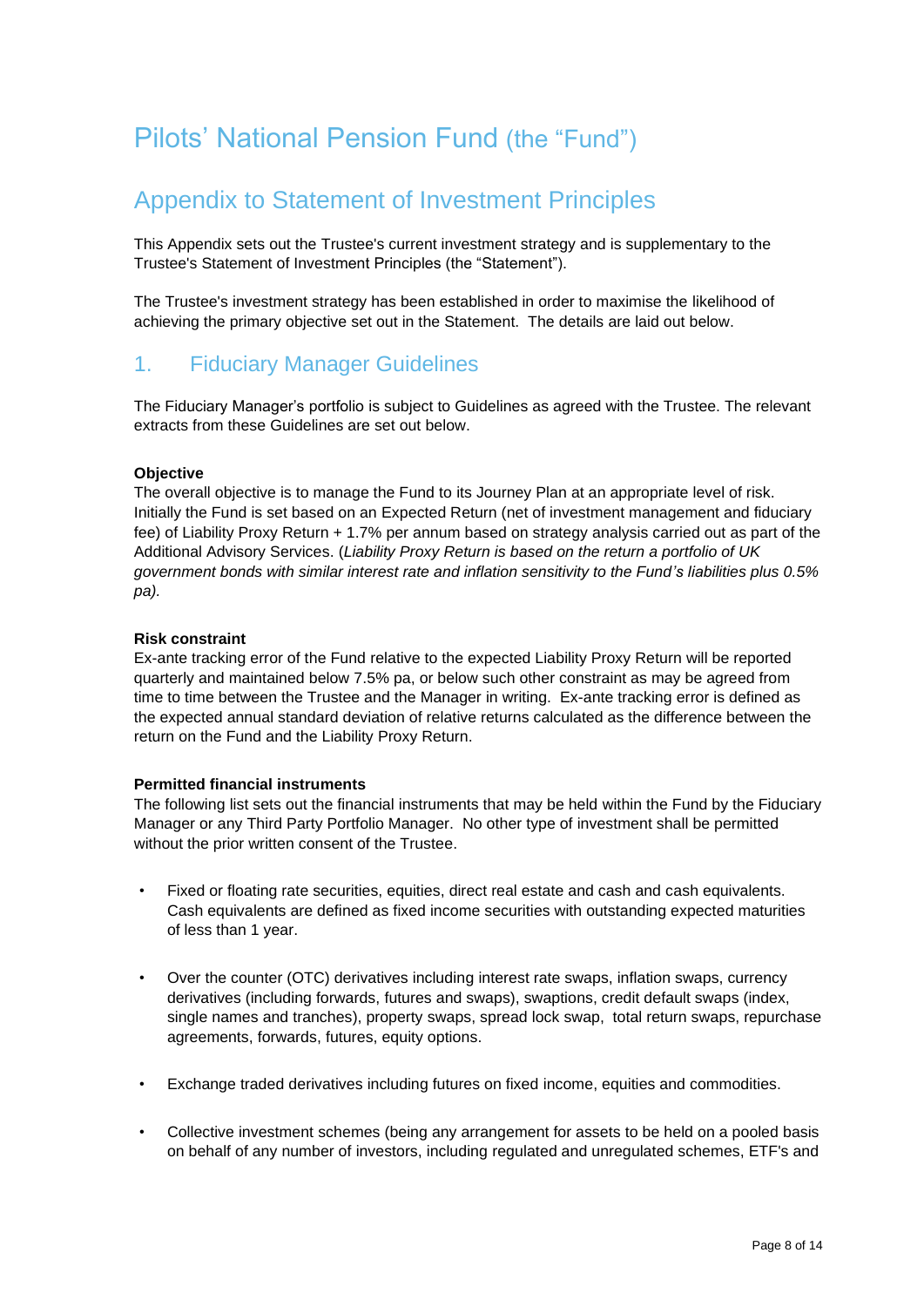bespoke funds for liability hedging purposes), including any In-House Fund (in particular the Towers Watson Investment Management Partners Fund ("Partners") and the Towers Watson Investment Management Core Diversified Fund ("CDF")), and insurance policies.

#### **Asset allocation constraints**

The Fiduciary Manager will seek to manage the Fund within the asset allocation ranges set out in the table below.

| <b>Categories</b>                        | Minimum % of total<br>assets | Maximum % of total<br>assets |
|------------------------------------------|------------------------------|------------------------------|
| Partners                                 | 15.0%                        | 55.0%                        |
| <b>CDF</b>                               | 0.0%                         | 25.0%                        |
| Investment grade credit                  | 0.0%                         | 45.0%                        |
| Liability Driven Investments and<br>cash | 15.0%                        | 70.0%                        |
| Other*                                   | 0.0%                         | 25.0%                        |

\*'Other' will apply to investments which may be added to the portfolio at the Manager's discretion or legacy assets. The maximum total allocation to Partners and CDF will be 60%.

#### **Liquidity**

The Fiduciary Manager will maintain a minimum of 25% of the Fund's portfolio in investments which are realisable within a month. This liquidity provision will apply to the Fund at the time an investment is made and apply to non-discretionary lock-ins and gates, but does not include discretionary lockins and gates.

#### **Liability hedging**

Interest rate and inflation hedging will be achieved using a range of instruments and/or collective investment schemes. When measuring the aggregate interest rate and inflation sensitivity of the Fund only Sterling interest rate exposure and Sterling inflation exposure shall be included and the Fiduciary Manager may use its discretion to determine the exposure provided by each portfolio (such as using the benchmark duration or excluding portfolios with non-substantial Sterling interest rate exposure). The liability hedge ratio (expressed as a percentage of assets) will be maintained between 80% and 120%.

#### **Securities lending, borrowing and overdrafts**

The Fiduciary Manager is not permitted to lend securities held in the Fund except where lending takes place inside a collective investment scheme or repo and reverse repo arrangements. The Fiduciary Manager may not commit the Trustee to supplement the Fund by borrowing on the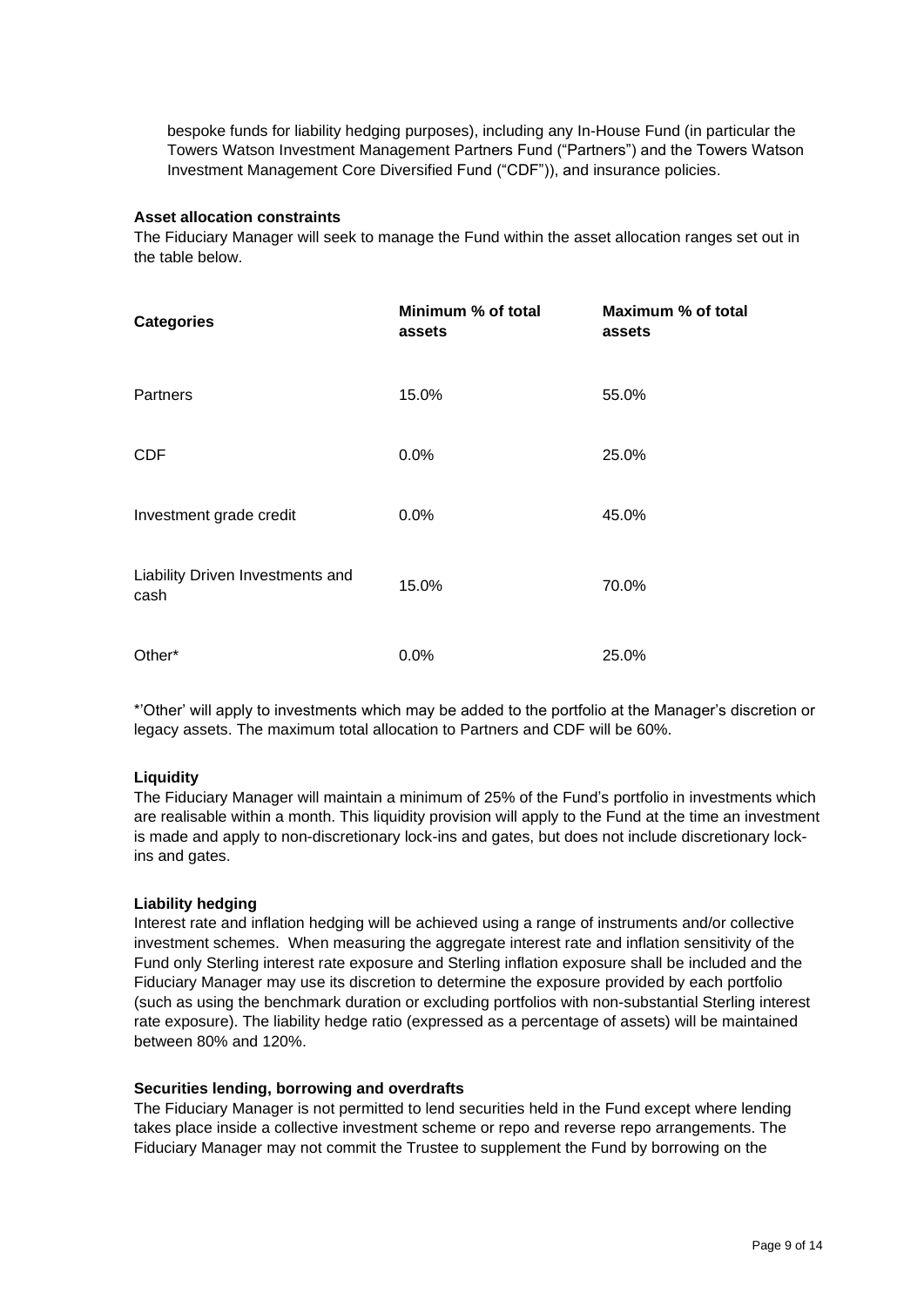Trustee's behalf. However, this limitation shall not prohibit short-term overdrafts, such as may arise when the Fiduciary Manager is selling an investment in a security or collective investment scheme to raise cash to facilitate investment in other securities or collective investment schemes.

## 2. Initial target portfolio under the Guidelines

The table below sets out the current portfolio (as at 31 December 2020) as considered in the investment strategy review undertaken in March 2021. The Fiduciary Manager will manage the portfolio on a discretionary basis, within the objectives and restrictions set out above.

| Asset class                                           | <b>Manager</b>                                | Current % |
|-------------------------------------------------------|-----------------------------------------------|-----------|
| <b>Partners</b>                                       | <b>Towers Watson Investment</b><br>Management | 33.1%     |
| <b>CDF</b>                                            | <b>Towers Watson Investment</b><br>Management | 5.0%      |
| <b>UK Corporate Bonds</b>                             | Axa Investment Management                     | 10.6%     |
| <b>Extreme Risk Protection (US Treasury</b><br>Bonds) | Insight Investment                            | 0.3%      |
| Leveraged LDI / cash                                  | Insight Investment                            | 49.5%     |
| Cash                                                  | <b>State Street Global Advisors</b>           | 1.5%      |

## 3. Fee structure for the Fiduciary Manager and managers

### 3.1 Fiduciary Manager

The Fiduciary Manager is paid a fee as a % of the Fund's investment assets. This fee covers all advice received and discretionary management of the Fund's assets portfolio.

The Fiduciary Manager was appointed following a full market review and competitive tender process undertaken by the Trustee and facilitated by PwC, which included a review of the commercial aspects and fee arrangements. The Trustee will periodically review the Fiduciary Manager's fee arrangements.

### 3.2 Fund managers

The Trustee expects the Fiduciary Manager to consider the fee structures of investment managers and the alignment of interests created by these fee structures as part of its investment decision making process, both at the initial appointment of an investment manager and on an ongoing basis. Investment managers are generally paid an ad valorem fee, in line with normal market practice, for a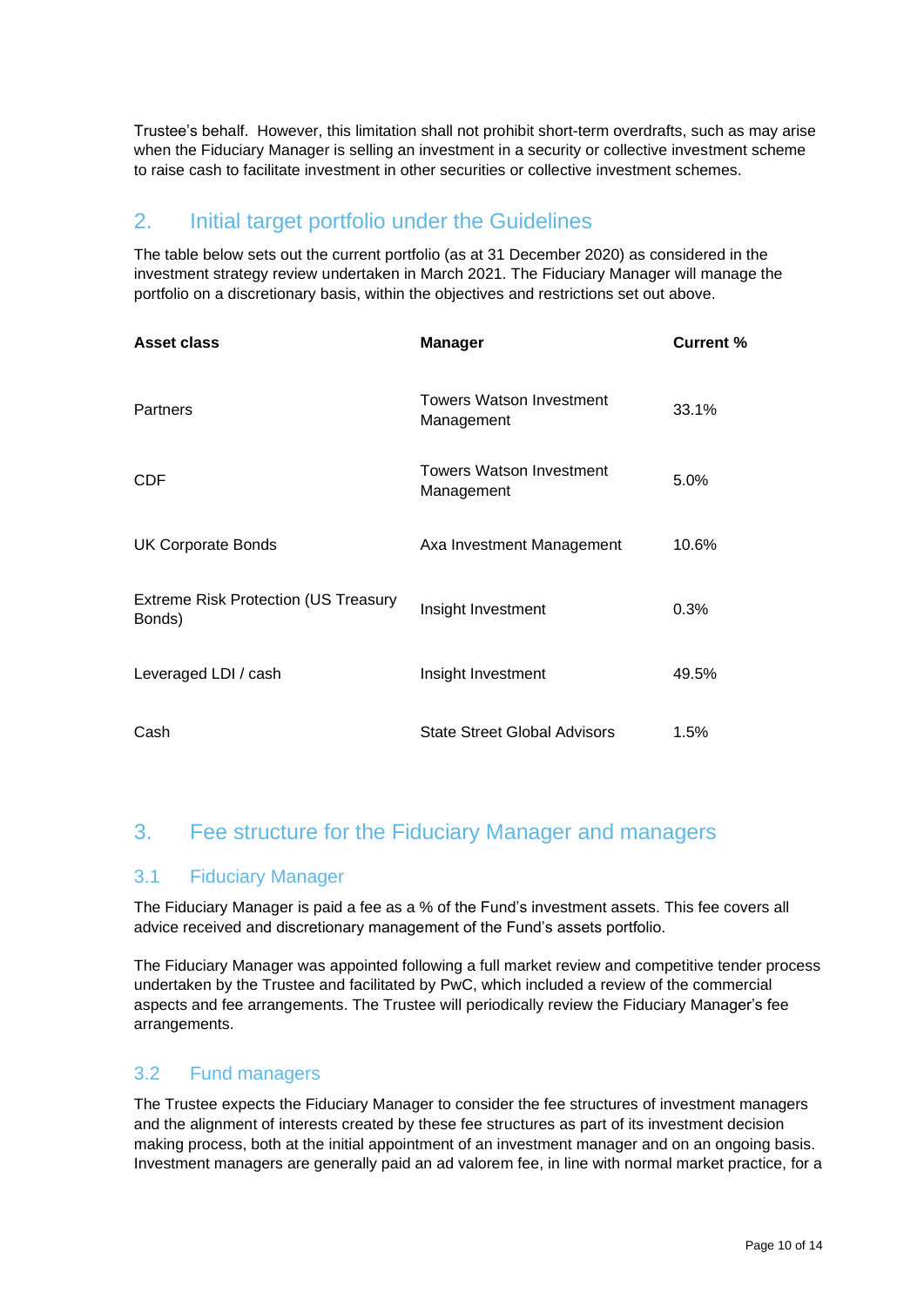given scope of services which includes consideration of long-term factors and engagement. However, some of the investment managers within the portfolio charge ad valorem fees with a performance related element related to the achievement of their performance objectives. All the investment fees are deducted from the assets of the Fund.

The Fiduciary Manager will negotiate fees with investment managers on behalf of its entire delegated client base which enables the Trustee to gain access to materially lower investment management fees than it would otherwise be able to achieve if investing directly with the same investment managers. Any fee reductions negotiated by the Fiduciary Manager flow through directly to the benefit of the Fund.

The Trustee expects the Fiduciary Manager to review and report on the costs incurred in managing the Fund's assets periodically, which includes the costs associated with portfolio turnover. In assessing the appropriateness of the portfolio turnover costs at an individual investment manager level, the Trustee expects the Fiduciary Manager to have regard to the actual portfolio turnover and how this compares with the expected turnover range for that mandate.

The overall costs will vary with the asset allocation decisions made by the Fiduciary Manager and as the manager line-up is changed over time (as required).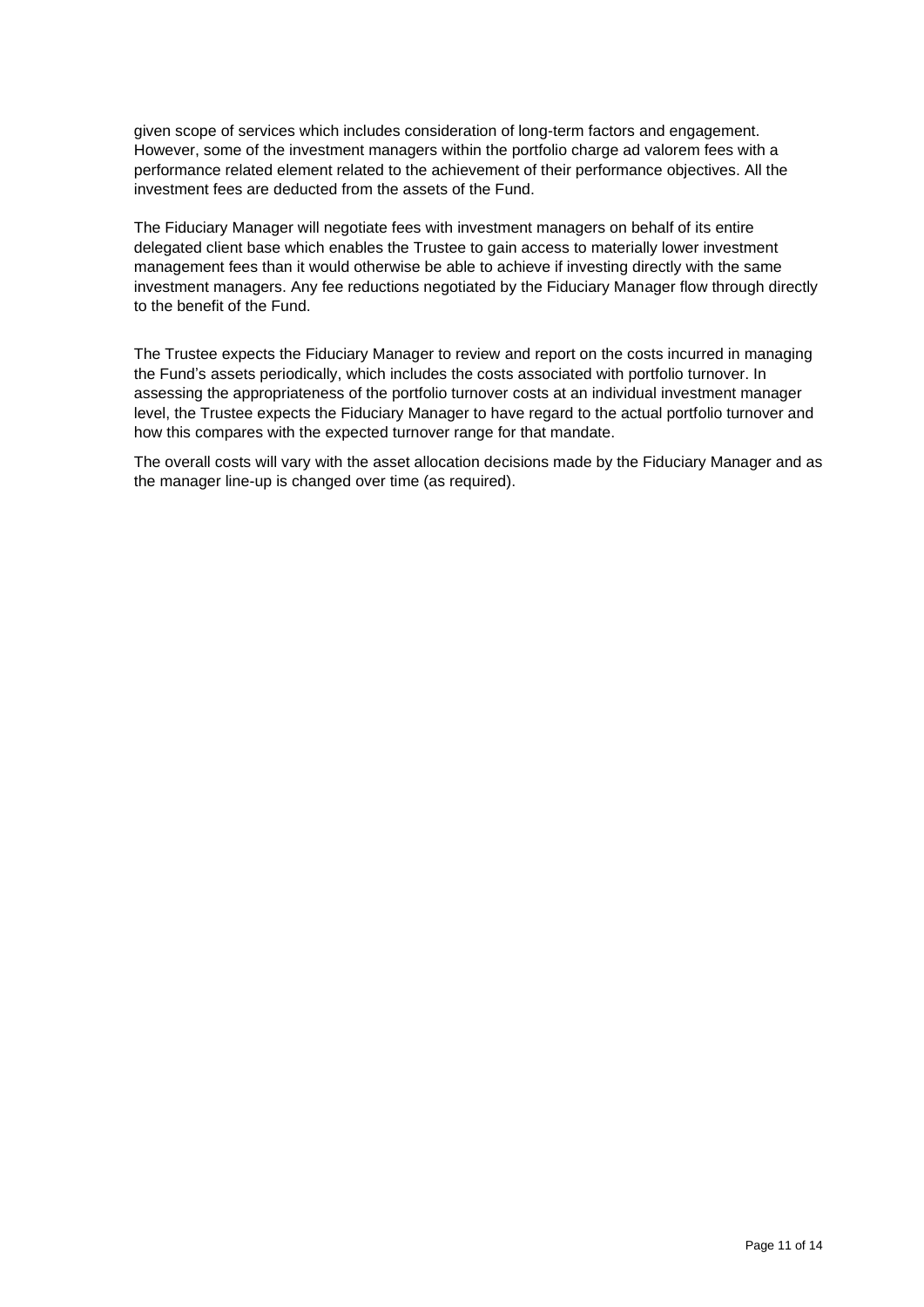## 4. Additional Voluntary Contributions ("AVC") Arrangements

A summary of the AVC arrangements is set out in the table below:

| <b>Investment Choices</b>    | <b>Provider</b>             |
|------------------------------|-----------------------------|
| With-profits and unit-linked | Aviva                       |
| With-profits and unit-linked | Utmost Life<br>and Pensions |

A list of funds from each provider which are currently invested in by members is shown below. There are more funds available than those listed below, but at the time of writing none were being used by members.

#### 4.1 Aviva

| <b>Fund</b>                               | <b>Investment Mix</b>                        | Objective                                                                                                                                                                                                    |
|-------------------------------------------|----------------------------------------------|--------------------------------------------------------------------------------------------------------------------------------------------------------------------------------------------------------------|
| <b>Alliance Trust UK</b><br>Ethical       | <b>UK Equities</b>                           | To provide long term capital growth and<br>investment income by investing mainly in UK<br>shares. All investments must meet our social and<br>environmental criteria.                                        |
| Deposit                                   | Cash / money market                          | The Fund aims to protect capital by investing<br>typically in deposit investments and similar assets<br>with governments, first class banks and major<br>companies.                                          |
| <b>European Equity</b>                    | <b>European Equities</b>                     | To provide long term capital growth through<br>investment mainly in continental European shares.                                                                                                             |
| Fidelity Japan                            | Japanese Equities                            | The Fund's investment objective is to achieve long<br>term capital growth from a portfolio primarily made<br>up of shares of Japanese companies.                                                             |
| Gilt                                      | <b>UK Gilts</b>                              | To provide a reasonably good return mainly<br>through investment income with the prospect of<br>some capital growth.                                                                                         |
| <b>Global Bond</b>                        | <b>Global Bonds</b>                          | To provide a reasonably good return from a<br>mixture of investment income, capital growth and<br>currency gains.                                                                                            |
| <b>Global Equity</b>                      | <b>Global Equities</b>                       | To provide a relatively high return from a mixture of<br>investment income and capital growth from a<br>portfolio normally comprising of shares spread<br>across the world's financial markets.              |
| International Index<br>Tracking           | <b>Overseas Equities</b>                     | To track the performance of the FTSE World (ex<br>UK) Index by investing mainly in international<br>equities.                                                                                                |
| Long Gilt                                 | <b>UK Gilts</b>                              | The Fund aims to track the performance of the<br>Financial Times Actuaries Government over 15<br>years Gilt Index before the deduction of<br>management fees and allowances for taxes and<br>other expenses. |
| <b>Mixed Investment</b><br>(0-35% Shares) | Equities, bonds,<br>property, cash and other | To provide a reasonable return through capital<br>growth and investment income, with a low to<br>medium level of risk.                                                                                       |
| Mixed Investment                          | Equities, bonds,                             | To provide a good return through a combination of                                                                                                                                                            |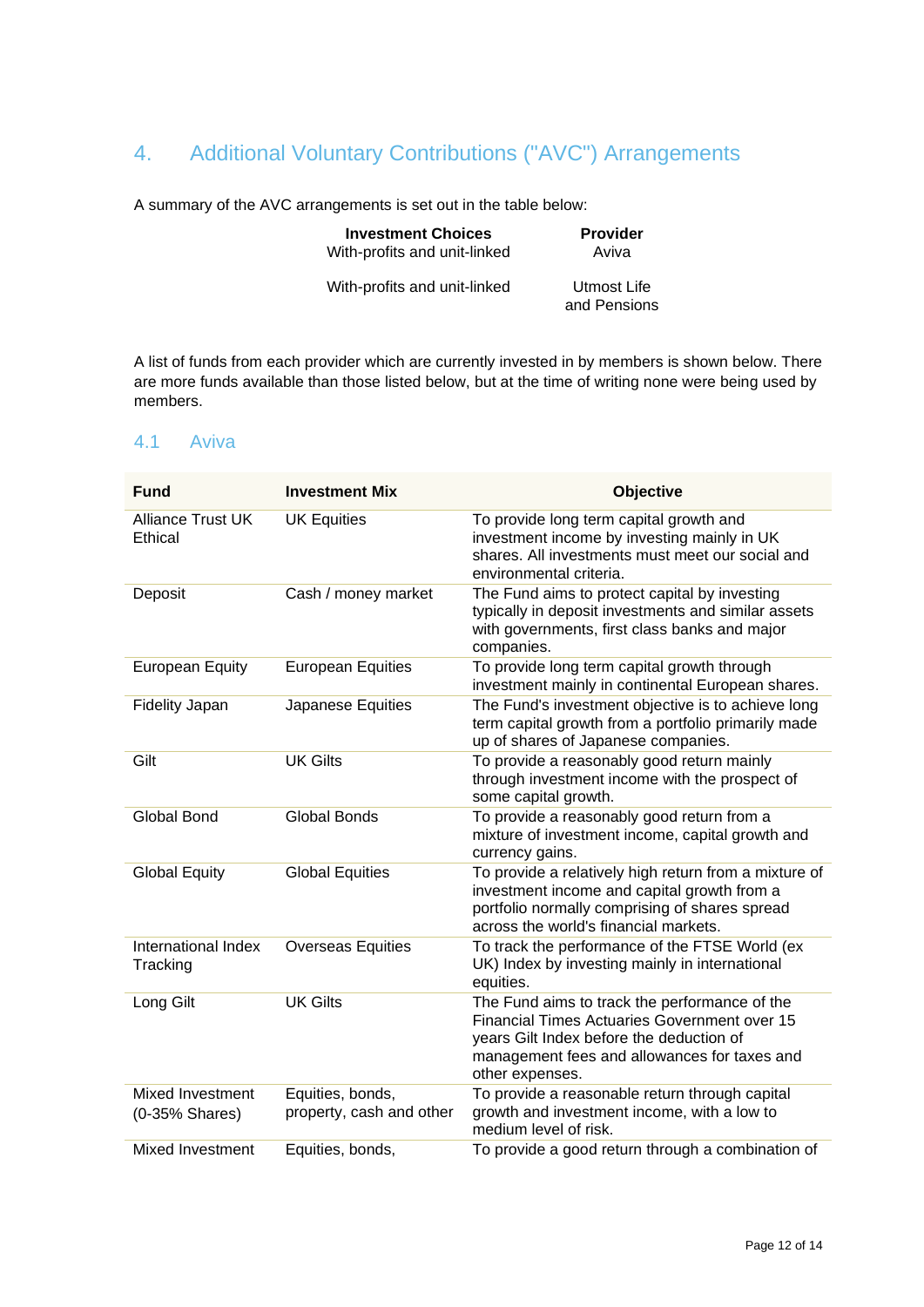| (40-85% Shares)          | property, cash and other         | capital growth and investment income.                                                                                                                    |
|--------------------------|----------------------------------|----------------------------------------------------------------------------------------------------------------------------------------------------------|
| Pacific Equity           | Asia Pacific Equities            | To provide a return mainly from capital growth.                                                                                                          |
| Property                 | <b>UK Property</b>               | To provide a return from a mixture of rental income<br>and capital growth.                                                                               |
| <b>UK Equity</b>         | <b>UK Equities</b>               | To provide a return from a mixture of investment<br>income and capital growth.                                                                           |
| <b>UK Index Tracking</b> | <b>UK Equities</b>               | To track the total return of the FTSE All Share<br>Index.                                                                                                |
| US Equity                | <b>US Equities</b>               | To track the total return of the FTSE World North<br>American Index.                                                                                     |
| <b>With-Profits</b>      | Equity, property, bonds,<br>cash | The With-Profit Fund offers the potential for returns<br>that are higher than those received from a bank or<br>building society average savings account. |

## 4.2 Utmost Life and Pensions

| <b>Fund</b>                            | <b>Investment Mix</b>                                                                              | Objective                                                                                                                                                                                                                                                                                                                |
|----------------------------------------|----------------------------------------------------------------------------------------------------|--------------------------------------------------------------------------------------------------------------------------------------------------------------------------------------------------------------------------------------------------------------------------------------------------------------------------|
| Investing by Age<br>Strategy           | Made up of Multi-Asset<br>Moderate, Multi-Asset<br><b>Cautious and Money</b><br><b>Market Fund</b> | To provide growth when members are younger,<br>and then automatically reduce the exposure to<br>riskier assets as members get older, eventually<br>targeting a full holding in cash at age 85.                                                                                                                           |
| Multi-Asset Growth                     | UK and overseas<br>equities, gilts, bonds,<br>cash and property                                    | To provide capital growth in the long term by<br>investing in a combination of asset classes<br>including equities, fixed income, property and cash<br>with the potential for high levels of price<br>fluctuations.                                                                                                      |
| Multi-Asset<br>Moderate                | UK and overseas<br>equities, gilts, fixed<br>income stock and cash                                 | To provide capital growth in the long term by<br>investing in a combination of asset classes<br>including equities, fixed income, property and cash<br>with the potential for moderate to high levels of<br>price fluctuations.                                                                                          |
| Multi-Asset<br>Cautious                | UK and overseas<br>equities, gilts, fixed<br>income stock and cash                                 | To provide capital growth in the long term by<br>investing in a combination of asset classes<br>including equities, fixed income and cash with the<br>potential for low to moderate levels of price<br>fluctuations.                                                                                                     |
| Managed                                | UK and overseas<br>equities, gilts and fixed-<br>interest stock and<br>property                    | To maximise the overall return from investments<br>covering the UK and overseas equities, gilt-edged<br>and fixed interest stock and property.                                                                                                                                                                           |
| <b>UK Equity</b>                       | <b>UK Equities</b>                                                                                 | To achieve long-term capital growth by investing<br>mainly in UK companies.                                                                                                                                                                                                                                              |
| UK FTSE All Share<br>Tracker           | <b>UK Equities</b>                                                                                 | To achieve long term capital growth and produce a<br>return that, before charges and expenses, matches<br>the return of the FTSE All Share Index                                                                                                                                                                         |
| Property (Closed to<br>new investment) | <b>UK Property</b>                                                                                 | To provide investors with a combination of income<br>and growth of capital consistent with a diversified<br>commercial property portfolio. The fund will<br>generally invest in UK commercial property. It may<br>also invest directly or indirectly in any UK property<br>and continental European commercial property. |